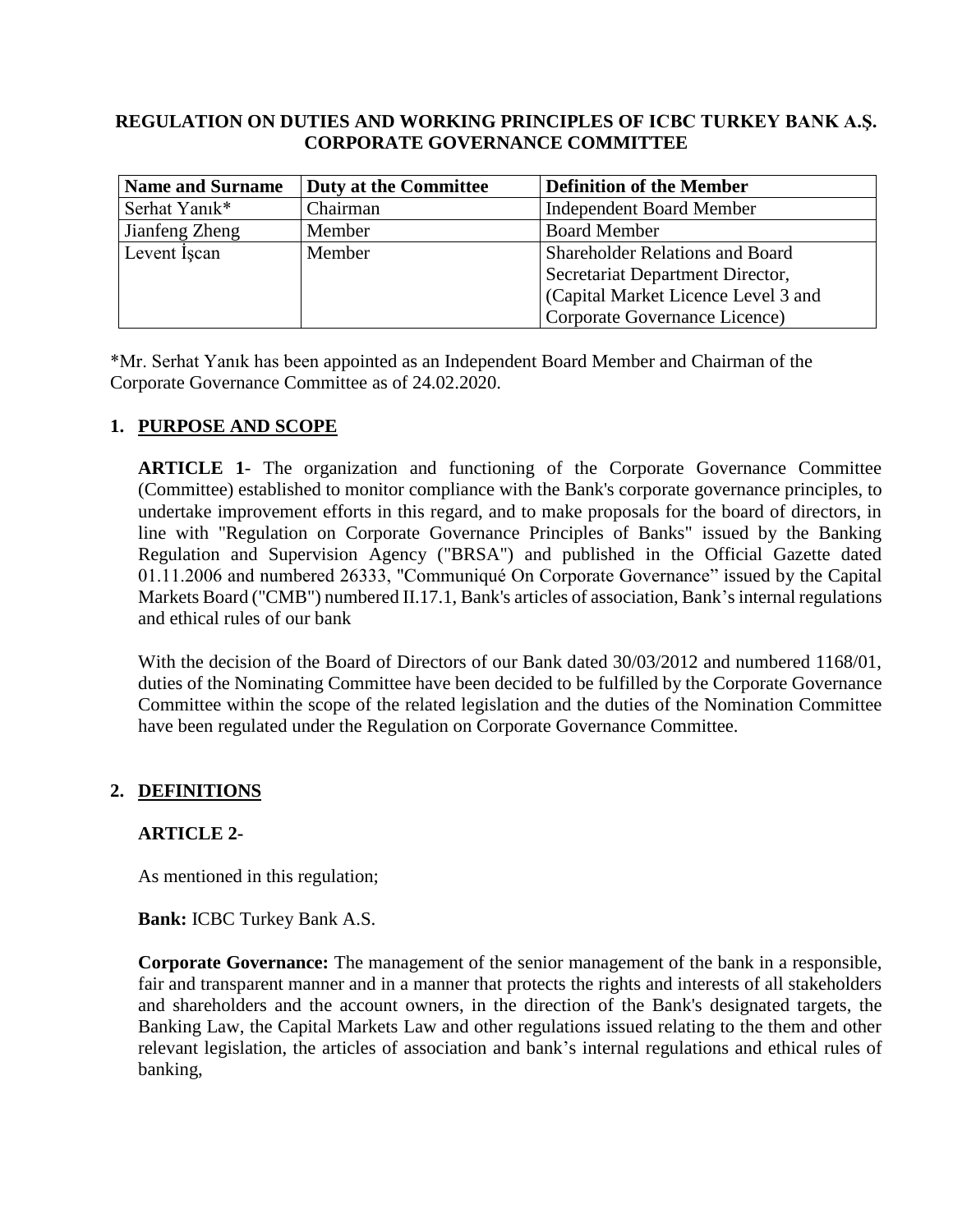**Board Member without Executive Duties:** The board member who is not managing any unit that conducts executive actions,

**Unit that Conducts Executive Actions:** The unit in which direct revenue generating activities are executed,

**Independent Board Member:** The board member who is defined as "independent member" and whose criteria are specified in the "Corporate Governance Communiqué" of the Capital Markets Board.

**The Senior Management:** The Board of Directors and the senior level management,

**The Senior Level Management:** Bank's General Manager and Deputy General Managers, the managers of units within the internal systems and the managers of units other than consulting units who work in positions equivalent to or higher than the Deputy General Manager in terms of authority and duties even if they are employed by other titles.

# **3. COMPOSITION AND STRUCTURE OF THE COMMITEE**

**ARTICLE 3-** "Corporate Governance Committee" was established with the decision of Board of Directors of our Bank dated 04/02/2005 and numbered 758/02 in order to monitor the compliance with the Corporate Governance Principles, to make improvement efforts in this regard and to offer suggestions to the Board of Directors and to coordinate the work of Shareholder Relations and Board Secretariat. Within the scope of the Board of Directors' decision dated 30/03/2012 and numbered 1168/01, the duties of the Nominating Committee are also fulfilled by the Corporate Governance Committee.

In this regard;

- The Board of Directors appoints at least its two non-executive members as corporate governance members to monitor compliance of the bank with the corporate governance principles, to undertake improvement efforts in this respect, and to offer suggestions for the board of directors.
- The Chairman of the Committee is elected among the independent members of the Board of Directors.
- Within the scope of Article 11 of Corporate Governance Communiqué Numbered II-17.1 of the CMB, our Bank's Shareholder Relations and Board Secretariat Unit Manager also takes part in the Committee as a member, provided that he/she has the necessary qualifications.
- Bank's General Manager cannot take part in the committee.
- The Members of the Committee shall be re-determined in parallel with the term of office of the Board Membership at the first meeting of the Board of Directors to be held annually after the Ordinary General Assembly meeting. The Board of Directors is always entitled to dismiss. If the membership of the Corporate Governance Committee is vacated due to loss of membership of the Board of Directors, dismissal, resignation, death or any other reason; the vacant membership is assigned by the Board of Directors.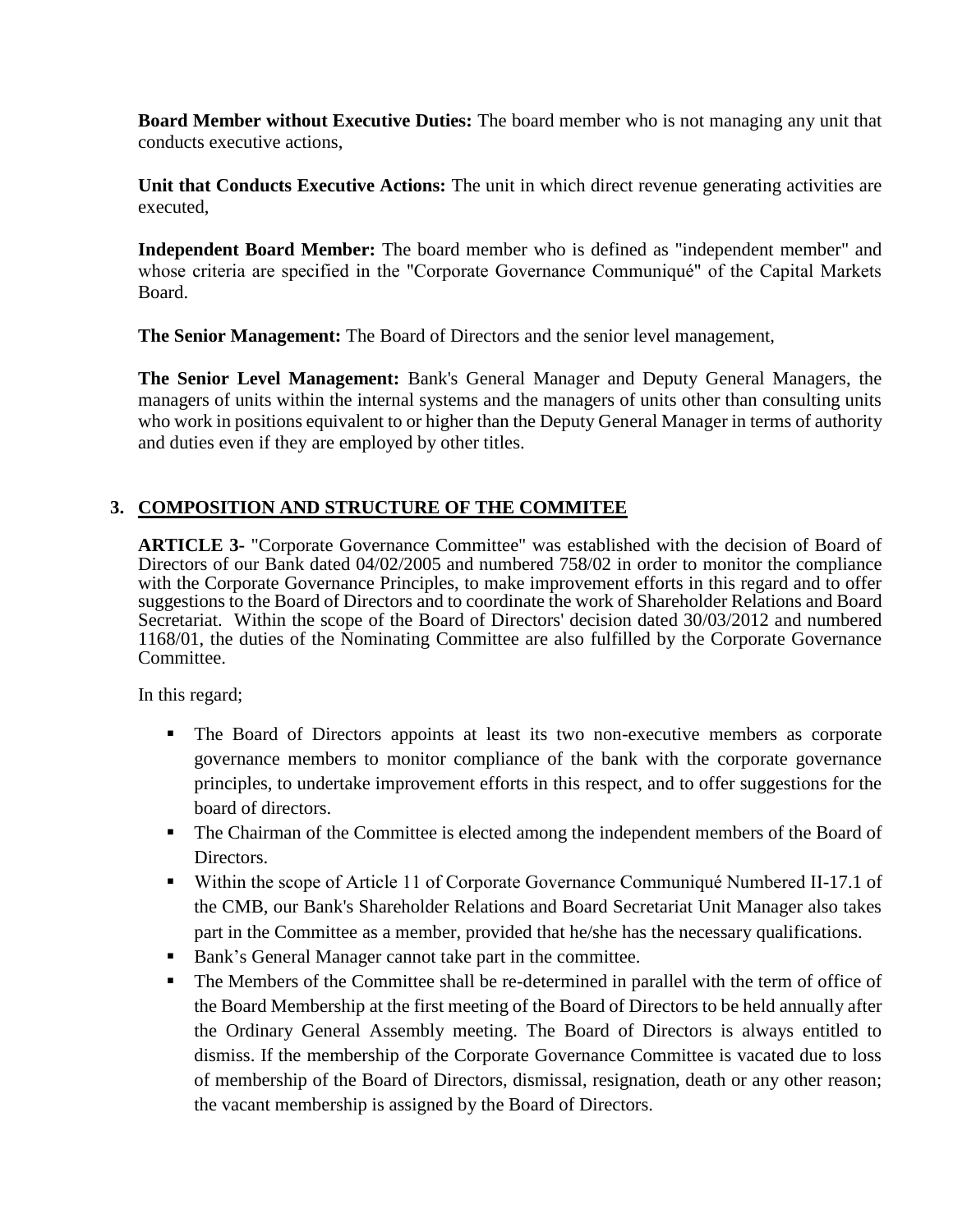- With the approval of the members of the Corporate Governance Committee, the Committee may establish subordinate working groups within the bank to ensure the effectiveness of its work.
- Secretariat transactions of the committee shall be carried out by the Shareholder Relations and Board Secretariat.

# **4. DUTIES AND RESPONSIBILITIES OF THE CORPORATE GOVERNANCE COMMITTEE**

**ARTICLE 4-** Duties and Responsibilities of the Corporate Governance Committee are as follows;

- It monitors compliance of the bank with the corporate governance principles and is involved in remediation work in this regard and offers suggestions to the Board of Directors.
- In the event that the Corporate Governance Principles are not applied, it determines the reason for this and the conflicts of interest that occur due to the failure to comply, and provides the establishment of the necessary policies for this purpose and ensures the preparation of the Corporate Governance Principles Compliance Report.
- It observes the matters related to the transparency.
- It supervises the works of Shareholder Relations and Board Secretariat.
- The committee acts under its authority and responsibility and offers suggestions to the Board of Directors, but the final decision always belongs to the Board of Directors.

# **5. DUTIES AND RESPONSIBILITIES OF THE NOMINATING COMMITTEE**

### **ARTICLE 5- The duties and responsibilities of this committee shall be fulfilled by the Corporate Governance Committee unless a Nomination Committee is established within the Board of Directors. The committee's responsibilities in this context are as follows;**

- It evaluates candidate proposals for independent board membership, including management and shareholders, taking into account the candidate's independence criteria, and submits its evaluation for the approval of board of directors in the form of a report.
- It works on the establishment of a transparent system for the determination, evaluation and training of suitable candidates for the board of directors and on the determination of policies and strategies on this subject.
- It carries out regular evaluations on the structure and efficiency of the board of directors and presents recommendations to the board of directors for any changes that may be made in these matters.
- It identifies and supervises the approach, principles and practices of performance evaluation and career planning of board members and senior managers.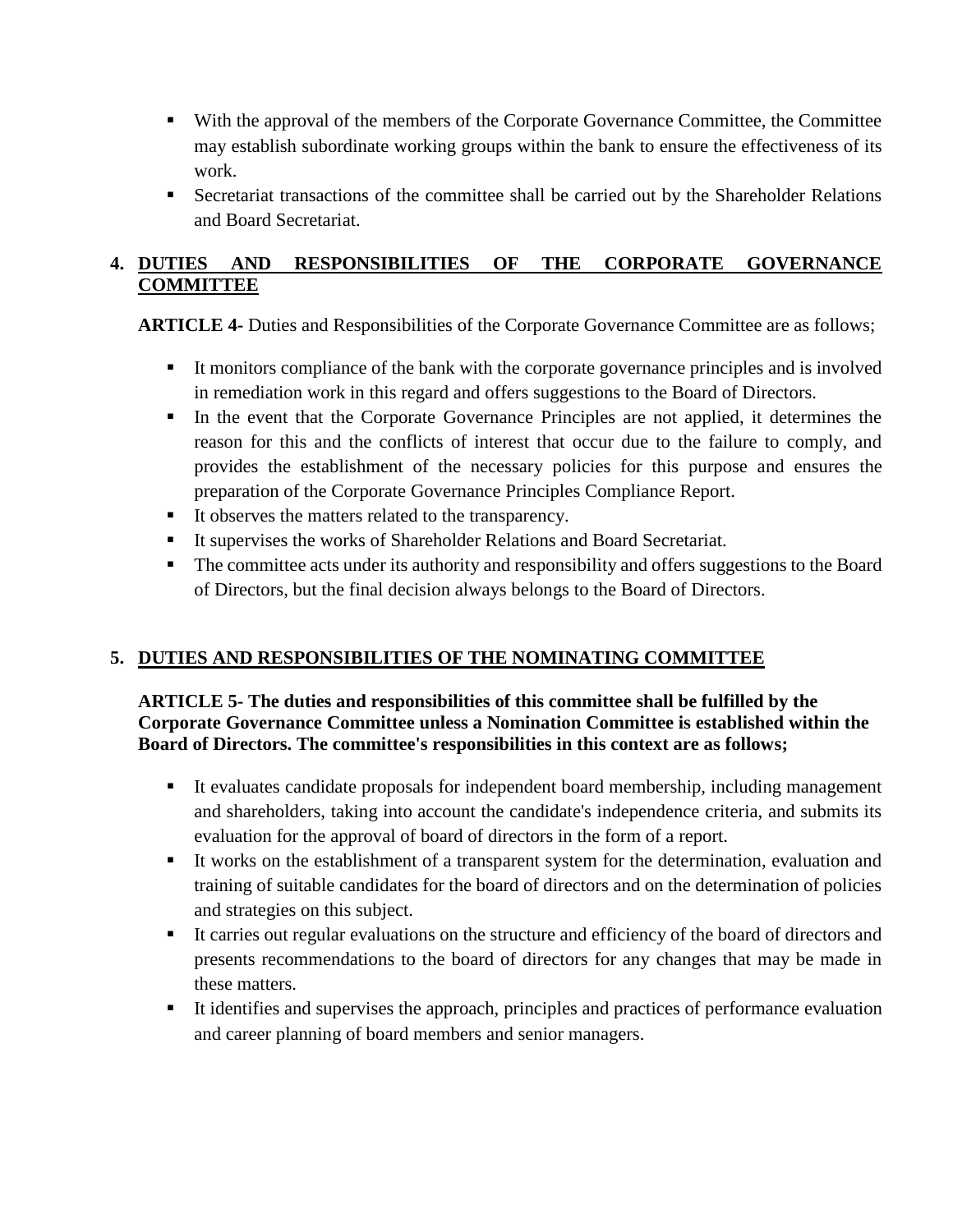# **6. WORKING PRINCIPLES OF COMMITTEE**

#### **ARTICLE 6-**

- The Committee convenes at the Bank's headquarters as required by the Bank's activities, not to be less than once a year.
- All resources and support are provided by the Board of Directors to enable the committee to fulfill its duties. The committee may invite the Bank manager or specialist people whom it deems necessary to the meeting and take their opinions.
- The Committee may benefit from the opinions of independent experts on issues that it deems necessary in relation to its activities. The cost of consultancy services that the committee needs is covered by the Bank. However, in this case, information about the person/organization the service is received from and whether this person/organization has any relation with the Bank is included in the Activity Report.
- **Minutes of the meeting shall be kept by the Committee Secretariat to cover all the matters** discussed at the meeting. The minutes are supported by the documents presented at the meeting.
- After the decisions taken at the committee meetings are made in writing, they are sent to all the members within 7 working days at the latest from the date of the meeting and the said minutes are signed by the members of the Committee participating in the meeting. The decisions to be approved by the Board of Directors and those deemed necessary by the Committee to be presented to the Board of Directors shall be communicated to the Committee secretariat for consideration at the first Board meeting.
- The Corporate Governance Committee meets with the participation of at least two members and decisions are made by majority vote.
- Every member has one vote. The votes are equal and no right of weighted vote or veto of any member or chairman is available. The chairman and the other members can not vote by proxy for members who are not at the meeting.

### **7. SECRETARIAT**

MADDE 7 - Secretariat of the committee shall be carried out by the Shareholder Relations and Board Secretariat Unit. The Committee's secretariat is responsible for establishing the committee agenda, inviting for meetings, keeping a meeting note book, informing the relevant units about the decisions taken, keeping track of the issues for which it was determined that the action is to be taken, and informing the committee about the results.

# **8. REPORTING**

### **ARTICLE 8-**